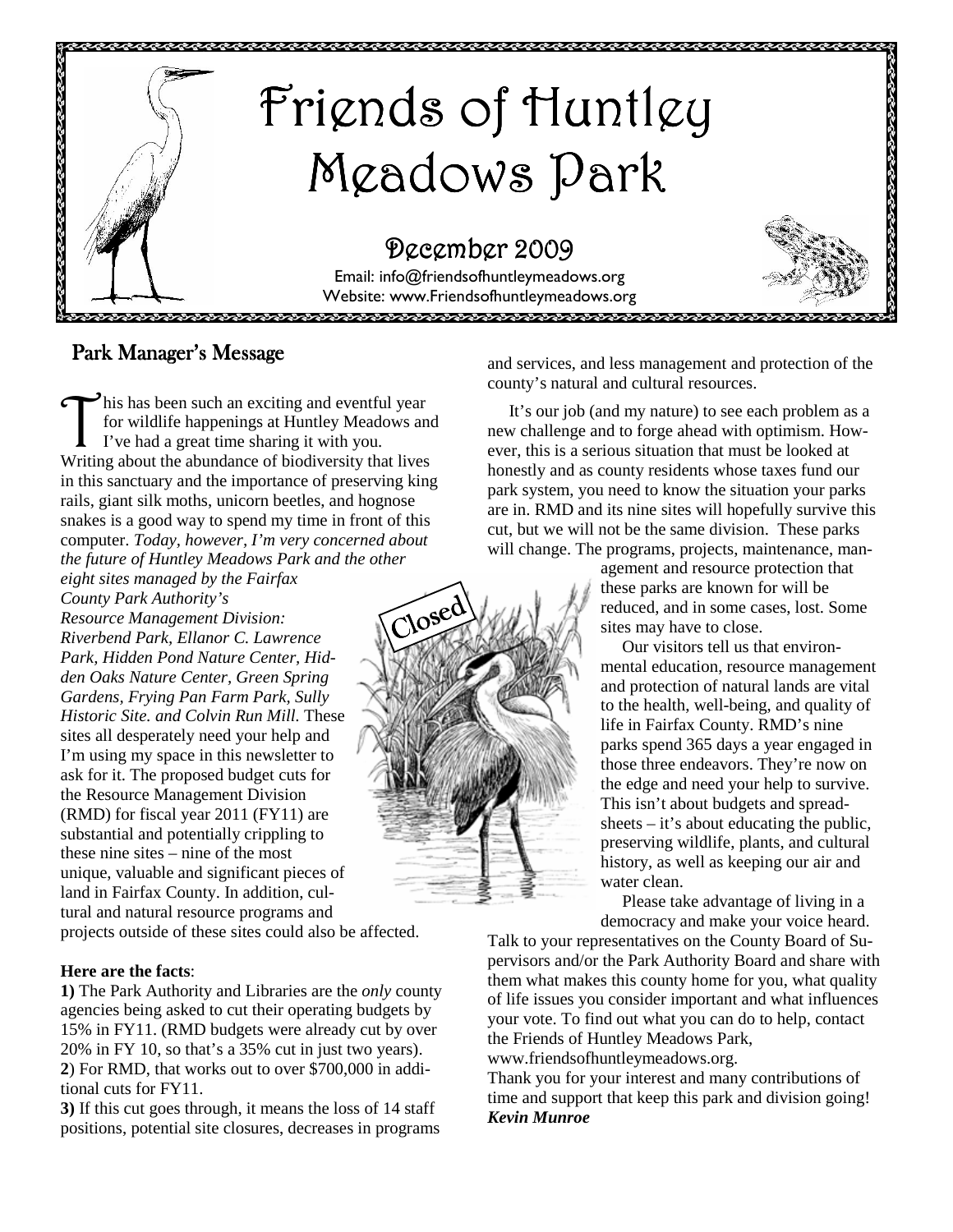

**Dragonfly Surveys** – With the help of many volunteers, we conducted four dragonfly surveys this year and explored little- known sections of the park. We found two species new to Huntley Meadows: Lancet Clubtail and Twin-spotted Spiketail. The spiketail was an especially good sign as it prefers clean streams. We actually watched a female laying eggs in East Barnyard Run! We also had probable sightings of two new additions to the park's dragonfly list, the Clamp-tipped Emerald and Black-shouldered Spinyleg. We'll be out again next year to track down these last two species and perhaps even more new species. Dragonfly diversity, just like bird diversity, can be used to measure an ecosystem's health and serves as an important tool for natural resource managers.

**Historic Huntley Restoration** – We hope to move forward with restoration of the Historic Huntley Mansion, its surrounding buildings and the site itself. Look for work to start this spring. Contact park staff or Friends of Historic Huntley, www.fairfaxcounty.gov/parks/histhunt/hh11.htm for more information.

**Barnyard Run Restoration** – Hundreds of native trees and shrubs have been planted along East Barnyard Run and its tributaries that flow into the central wetland. This should not only help stabilize eroding stream banks that down alts into the wetland, but also gravide important food and bobitat for the park's songbirds, catern dump silt into the wetland, but also provide important food and habitat for the park's songbirds, caterpillars, flying

### s of Huntley Meadows Park in your year-end giving.  $\,$ nal programs, resource management needs and park nportant in preserving our beloved park.

found a home in the berms that surround the irty planting. Many thanks to the Hunting Creek

Garden Club for their generous donation to fund this project. This spring we'll be creating a Garden Keepers club of volunteers to help care for the outdoor classroom's native plant gardens, bird and bees boxes, frog ponds and rain barrels. Keep your eyes and ears open for opportunities to be part of this exciting project.

**New Exhibit on Huntley's Aviation History**—Harry and Anna Marie Lehman of the Friends of Beacon Field Airport have created a new display for the Huntley Meadows Visitor Center. *"Barnstormers and Mailmen: Local Airport History"* tells the stories of the former Beacon Field and Hybla Valley Airports. Discover the purpose of the beacon that Beacon Shopping Center is named for and learn the real story behind the dirigible landing site effort in the 1930s. For more information on the airfield's history, visit www.beaconfieldairport.com.

**Not-So-Good News Department—**Mike Ready, who's been a Monday Morning Birdwalk regular for many years and is almost never without his camera, captured these photos in the main wetland at Huntley on September 13, 2009. For those of you who may not recognize this fish, it's the invasive snakehead. The only good news is that some creature has taken a big chunk out of the snakehead's dorsal area. Luckily, it looks like the herons, snapping turtles or some other animals are on the job. If you see this fish at Huntley, please let the staff know.



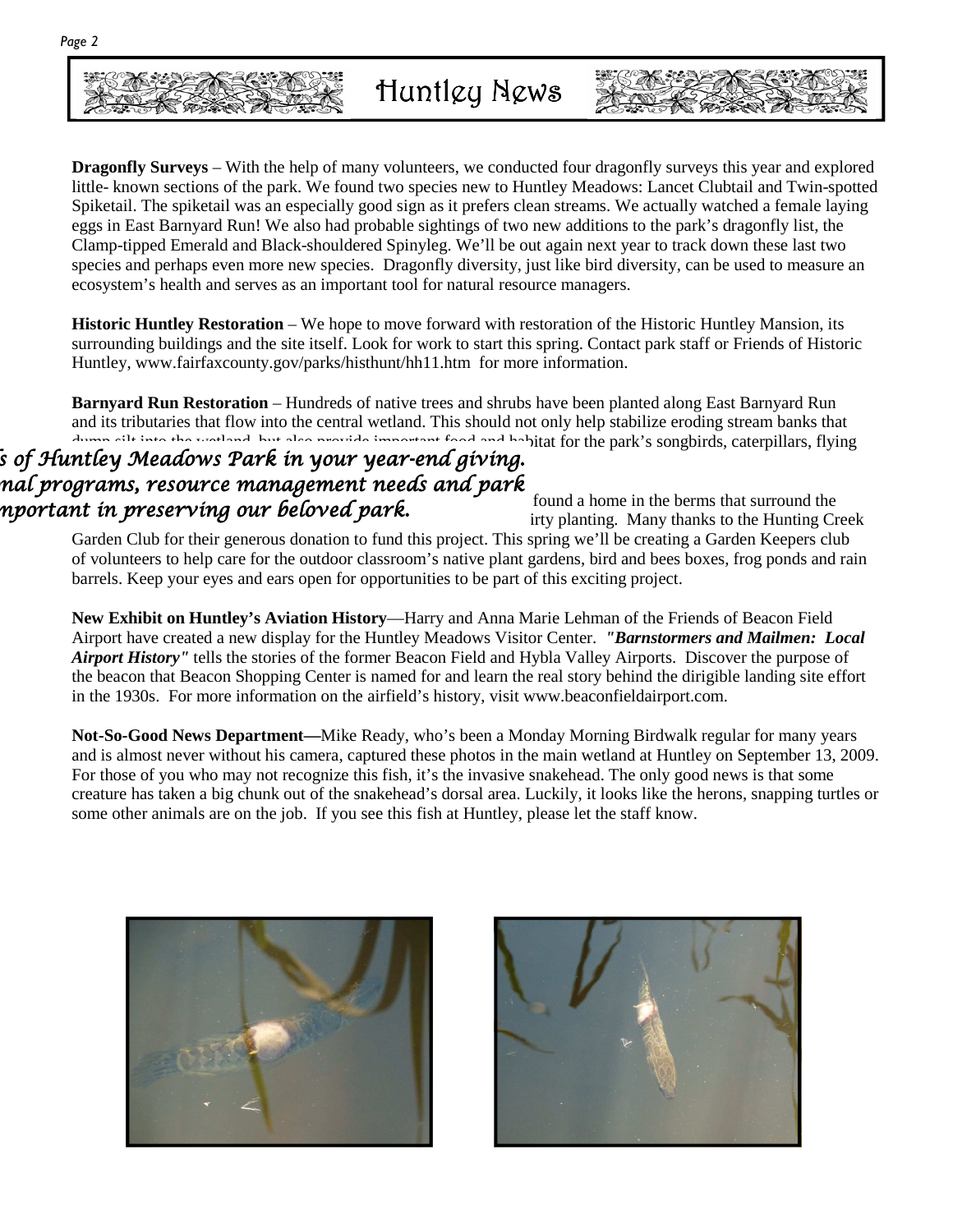

# *Please take immediate action!*

The Pairfax County Executive, has asked the Fairfax County Park Authority to prepare a budget proposal for FY2011 with a 15% additional cut to the current budget. These proposed cuts will be submitted and reviewed by Mr. G proposal for FY2011 with a 15% additional cut to the current budget. These proposed cuts will be submitted adopted, then the Resource Management Division will lose (abolish) 14 positions. Eight of these positions will be cut from the nine FCPA parks. These cuts will result in reduced hours at parks, staff working at more than one park and RMD projects abolished and/or reduced.

 The Park Authority and the Public Libraries are the only two agencies in Fairfax County that are being asked for a proposed 15% cut. All other agencies are being asked for an average of 3%. Apparently, Mr. Griffin believes that Parks and Libraries are discretionary. The current budgets of these two agencies comprise less than 2% of the total county budget.

 It is crucial that you contact Mr. Griffin, the County Board of Supervisors, and the Park Authority Board and let them know that these kinds of cuts are not what the County Taxpayers want. We need to impress upon them that they need to support ways to increase revenue. Suggestions such as increasing the property tax rate, reinstating the Fairfax County vehicle sticker fee, and allowing parks to charge parking fees should all be considered.

 The Friends groups at the RMD sites are doing what they can to fill the gaps left from cuts. They are raising money to hire interns, to provide funds for seasonal salaries, and to support programs and resource management projects. An additional 15% cut will have a noticeable impact on services at the parks.

 The Park Authority and RMD have worked hard over the past 2-3 years to increase their revenue. Currently about 60% of their budget is revenue supported and 40% tax supported. The Resource Management Division is tasked with a major part of the Park Authority Mission, which includes the conservation and management of open space and of cultural sites within Fairfax County for the use and educational benefit of its citizens. These natural and cultural sites are of great value to the education of our residents and require support from the taxpayers, just as schools do.

 Please take the time to contact the Board of Supervisors, Park Authority Board members, and Anthony Griffin, the County Executive. Contact info is below. If you have any media contacts and/or would like to write a letter to local newspapers, do it. We need to get the word out as quickly as possible. If you know any young people who want to get involved and write letters and emails, please encourage them. I think this would be a great community service. This is our chance to make a difference - Take it! Thank you.

#### *Kathi McNeil*

*If you don't have time to write your own letter, please sign the letter included in this newsletter. Fold in three, seal and stamp. To be of further help, please make copies of it, sign, and send to the following addresses:*

**Call the Budget Hotline to register your comments, Calls accepted until mid-December. 703-324-9400** 

**Email your budget comments and find out about public budget hearings that will be held on December 2nd at www.fairfaxcounty.gov/budget.**

Anthony Griffin, County Executive 12000 Government Center Parkway Suite 552 Fairfax, VA 22035 www.fairfaxcounty.gov/cex 703-324-2531

Jeff McKay, Lee District Supervisor Franconia Governmental Center 6121 Franconia Road Alexandria, VA 22310 www.fairfaxcounty.gov/lee 703-971-6262

Sharon Bulova, Chairman Fairfax County Board of Supervisors 12000 Government Center Parkway Suite 530 Fairfax, VA 22035 Chairman@fairfaxcounty.gov

Ed Batten, Lee District Representative Fairfax County Park Authority Board 12055 Government Center Parkway Suite 927 Fairfax, VA 22035 parkmail@fairfaxcounty.gov

William G. Bouie, Chairman Fairfax County Park Authority Board 12055 Government Center Pkwy, Suite 927 Fairfax, VA 22035 Bbouie@aol.com

Contact FCPA Board through Judy Pederson at 703-324-8662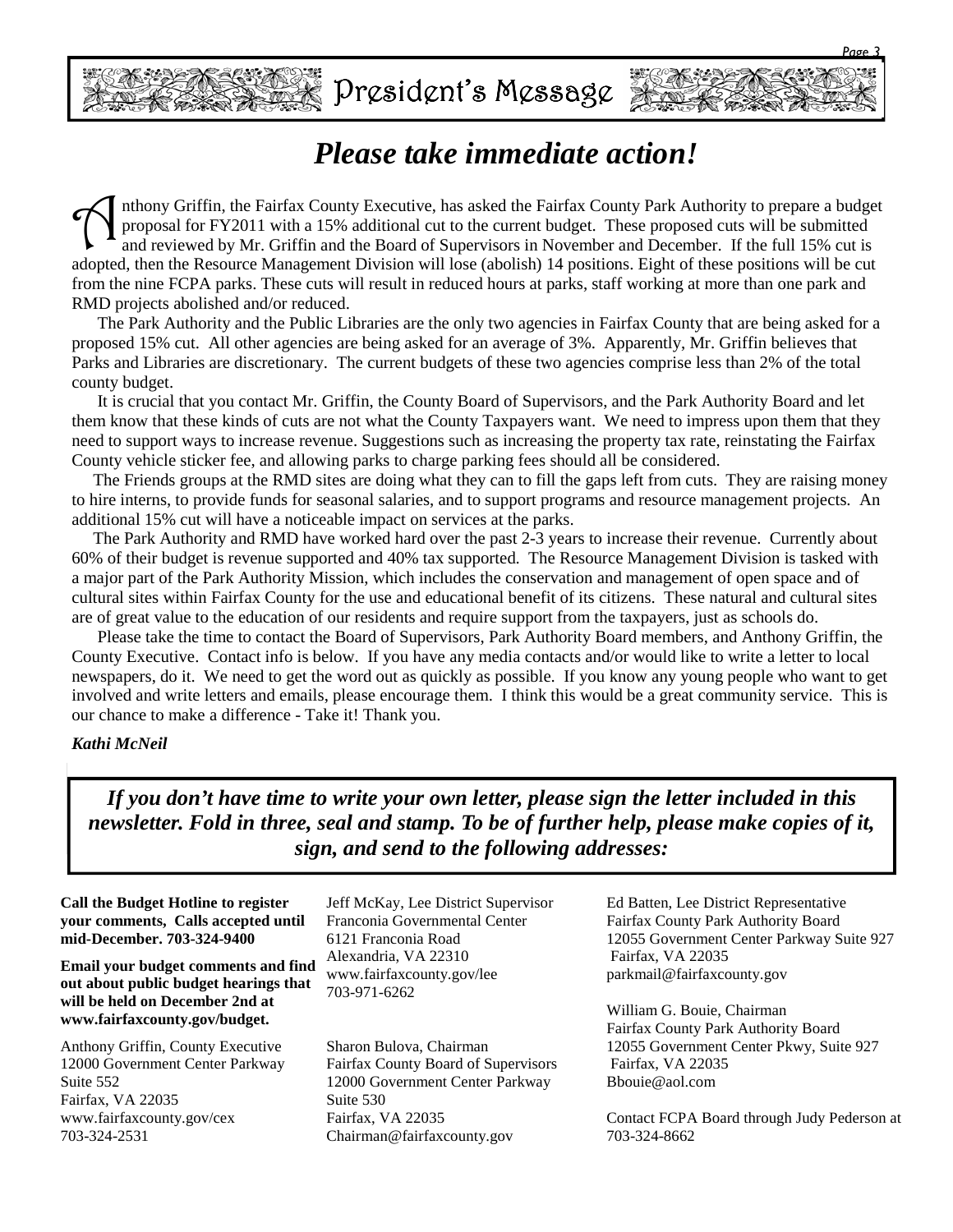

# Winter Happenings



### Huntley's Holiday Happening Sunday, December  $13<sup>th</sup>$ ,  $1:00$  to  $4:00$  p.m.

Join us for our third annual winter holiday event! Enjoy refreshments while you do your holiday shopping in our Visitor Center. At 2:00 p.m., attend the opening reception of the FOHMP Photography Show with photos taken exclusively at the park. Later, make a holiday craft. After that, do some more shopping! A wide array of natureoriented gifts are available for purchase including Gwen Frostic notecards, calendars, nature books for all ages, animal ornaments, locally handcrafted jewelry and new Huntley Meadows t-shirts and ball caps. When your shopping is done, take a walk in the park. A perfectly enjoyable way to spend a December afternoon. Please come!

### **Special Winter Programs**

*Evenings at the Huntley Meadows Park Visitor Center, 703-768-2525* 

**Flying Dragons** 

.<br>In the Sear our Seas of Huntley of Huntley. Sof Huntley. The Searly Wear-end giving. Sof Huntley Meadows Searl ph through the air? What do they eat, who eats  $\bm{na}$ l  $\bm{programs}$ , resource management needs and  $\bm{park}$  surprising answers from this colorful presentanportant in preserving our beloved park. The state the perfect dragonfly pond on your own property.  $6$  (Ages 11 and up)

#### **Native Wildflower Meadows**

Saturday January 30, 5-6:30 p.m.

Learn why the native grasses and wildflowers found in Virginia's meadows are so important and discover all the colorful wildlife that calls them home. We'll focus on what makes a Northern Virginia meadow and how to install, manage and enjoy your own "pocket" meadow in modern-day suburbia. Native meadow seed packets will be on sale. Children must be accompanied by an adult. \$6 (Ages 11 and up)

#### **All A-Buzz About Bees**

Saturday February 20, 5-6:30 p.m.

Learn all about the fascinating lives of our native bees, how they contribute to the human world and what you can do to attract them to your gardens. We'll discuss the best plans for bee boxes and how to build and care for them. Children must be accompanied by an adult. Reservations required. \$6 (Ages 11 and up)

# Huntley Meadows Park Meeting Room Rental

*Have your office or club retreat in the midst of a premier wetland sanctuary!* 

The Huntley Meadows Visitor Center is a great place for a meeting, training or team building. The multipurpose room can be set up with tables and chairs for up to 50 people – full AV equipment available. Participants can enjoy the center's informative exhibits on local natural and cultural history, as well as the gift store featuring nature-related books, jewelry, and stationery. A naturalist-led tour of the 50 acre wetland on the half-mile boardwalk trail can be arranged for an extra fee. Tables can be set up for a self-catered lunch. Please call the Visitor Center at 703-768-2525 for more details.

The rental fee is \$50/hour (*20% discount for non-profit*).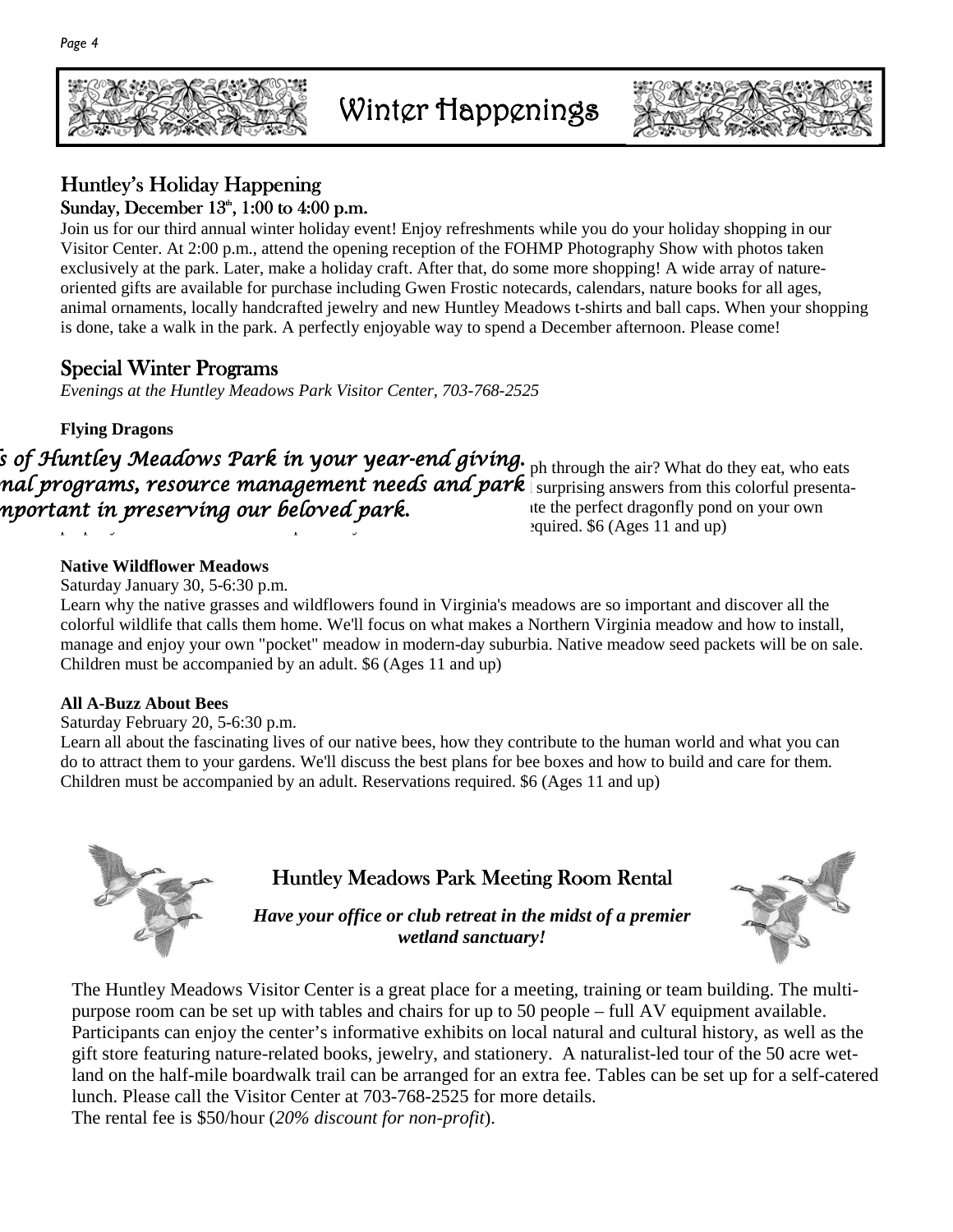

# Winter Programs



#### **The Friends of Huntley Meadows Park invite you to attend the opening reception of the 2009 Photography Contest on Sunday December 13, 2-4:00 p.m.**

*The FOHMP Photo Contest is a nature-themed photography contest and a Friends of Huntley Meadows Park fundraiser. The public is invited to attend our opening reception and awards presentation. All photographs were taken at the park and include entries in a youth division. The photographs can be seen in the multipurpose room through February. All monies raised from entries and sale of photographs go to support Huntley Meadows Park. Please plan to come enjoy our opening reception featuring refreshments and an awards ceremony.*

#### **Owl Outing**

Saturday December 5, 4:30-6:30 p.m. Learn about the secret lives of the park's resident owls. Following the indoor presentation, take an off-trail walk in search of these nocturnal birds of prey. Sponsored by FOHMP. Reservations required. Call HMP at 703-768-2525. Cancelled if rain. \$6 Adults

#### **Birding for Beginners**

Saturday January 9, 8-10:30 a.m.

Winter is a great time to begin birding. Program starts with a discussion about field guides and optics then we'll walk to look for resident birds. Reservations required. \$6 Adults

#### **Café Cattail**

Friday January 22, 7-9:30 p.m.

Welcome to Huntley Meadows' very own coffeehouse! Enjoy a relaxing evening applauding our community's talents. Musicians, dancers and poets are encouraged to share their arts with a nature theme. Sponsored by FOHMP. Free

#### **Winter Hike- Marvelous Meadows**

Saturday February 6, 2-4:00 p.m.

Chase the winter blues away with a two mile hike to the meadows on the South King's Highway side of the park. Look for winter hawks and ducks, insect galls, and bluebirds and goldfinches. Children must be accompanied by an adult. \$6 (9 and up)

#### **Drummers and Drillers**

Saturday February 6, 9:30-11:30 a.m.

As they drum and drill on trees, woodpeckers are ridding our yards and woodlands of ants, wasps, and grubs. Watch a variety of woodpeckers on the park's suet feeders, learn how to attract them to your yard, and hopefully glimpse a flicker on its mission to eat a thousand insects in a day! Reservations required. \$6 Adults

#### **Naturally Sweet!**

Saturday February 13, 1-3:00 p.m.

Celebrate Valentine's weekend in a natural way. Take a stroll with a naturalist through forest and meadow, then warm up with a pastry and hot beverage at popular café, Grounded Coffee. Meet at S. King's Highway entrance. Reservations required. \$10. Adults

#### **Wonderful Wetland Waterfowl**

Saturday February 20, 2-4 p.m. Hike the boardwalk to the observation tower. Look for green-winged teals, pintails, swamp sparrows, winter wrens, and hopefully spot a bald eagle. Children must be accompanied by an adult. \$6 (9 and up)

### Just for kids

#### **Winter Chills and Thrills**

Saturday January 30 and Sunday January 31 Monday February 1, 1-3:00 p.m. Discover how wildlife copes with winter by playing games, making crafts and exploring self-guided activities. Children must be accompanied by an adult. Sponsored by FOHMP. \$4/child (5-10 yrs.)

#### **Young Explorers - Holiday Crafts**

Monday December 7, 3:15-4:30 p.m. Join the fun of making holiday gifts, ornaments and cards with a nature theme. Reservations required. \$6 (6-8 yrs.)

#### **Nature Detectives - Holiday Crafts**

Wednesday December 9 or Thursday December 10, 10-10:45 a.m. Listen to a winter tale, and then make a holiday ornament. Reservations required. \$6 (3-5 yrs.)

#### **Bones!**

Sunday February 28, 1-3 p.m. Every skeleton has a secret. Search clues left behind in animal skulls, teeth and bones. Reservations required. \$6 (9-12 yrs.) Call HMP at 703-768-2525.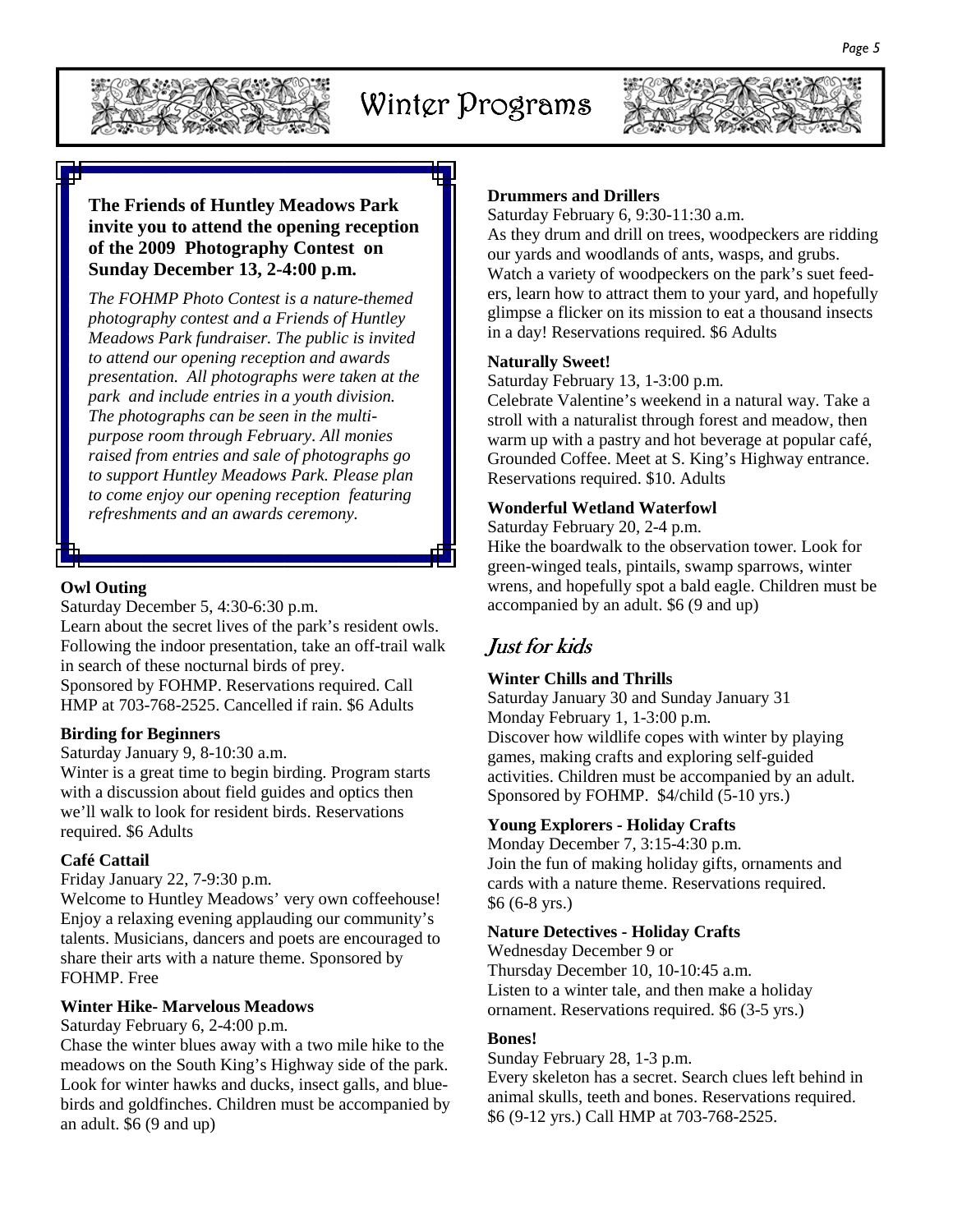

Dear Friends of Huntley Meadows Park,

 I would like to extend my sincere appreciation to you all for providing me with the opportunity to attend an Advanced Plant Identification course at Environmental Concern's Wetland Learning Center in St. Michaels, Maryland. I thoroughly enjoyed the class and learned a great deal. The instructor, William Sipple, worked for Maryland Dept. of Natural Resource's tidal wetland group from 1971-1979 and was an ecologist with the Environmental Protection Agency, wetlands division, from 1979-2003. Bill is an incredible field botanist and was a pleasure to learn from in the field and the classroom. We covered an incredible amount of material over the three-day course and I hope to retain as much of that as possible. Bill has done a little consulting work for Huntley Meadows Park in the past and has nothing but praise for our wonderful park. On several occasions he mentioned the amazing plant diversity and beautiful wetland at Huntley Meadows to the entire class and Environmental Concern staff. Thank you all very much,

## $\bar{\mathcal{B}}$  of Huntley Meadows Park in your year-end giving. nal programs, resource management needs and park nporta<sup>nt</sup> in preserving in preserving *Friends of Huntley Meadows Park Board*

Kathi McNeil, President Sarah Stromayer, Vice-president Sally Cureton, Treasurer Glenn Curtis, Secretary Connie Carpender, Membership P.J. Dunn, Webmaster Marianne Mooney, Newsletter Editor At-large board members: Harry Glasgow Andy Higgs Norma Hoffman Ben Jesup Suzanne Lepple Charles Studholme

Send newsletter submissions to: m.mooney@comcast.net



# Holiday Gifting

 $\mathcal{\widetilde{G}}$  his Christmas, give the gift of nature to<br>  $\mathcal{\widetilde{O}}$  friends and loved ones through a member**his Christmas, give the gift of nature to ship to the Friends of Huntley Meadows Park. Your gift will support the park and will introduce someone new to Huntley Meadows. A life membership is \$150, family memberships are \$20, and individual memberships are \$15. For all new gift memberships, the recipient will receive an announcement of their membership, a current FOHMP newsletter and the Great blue heron park patch. An additional purchase of a HMP sweatshirt, hat or t-shirt would complete the gift!**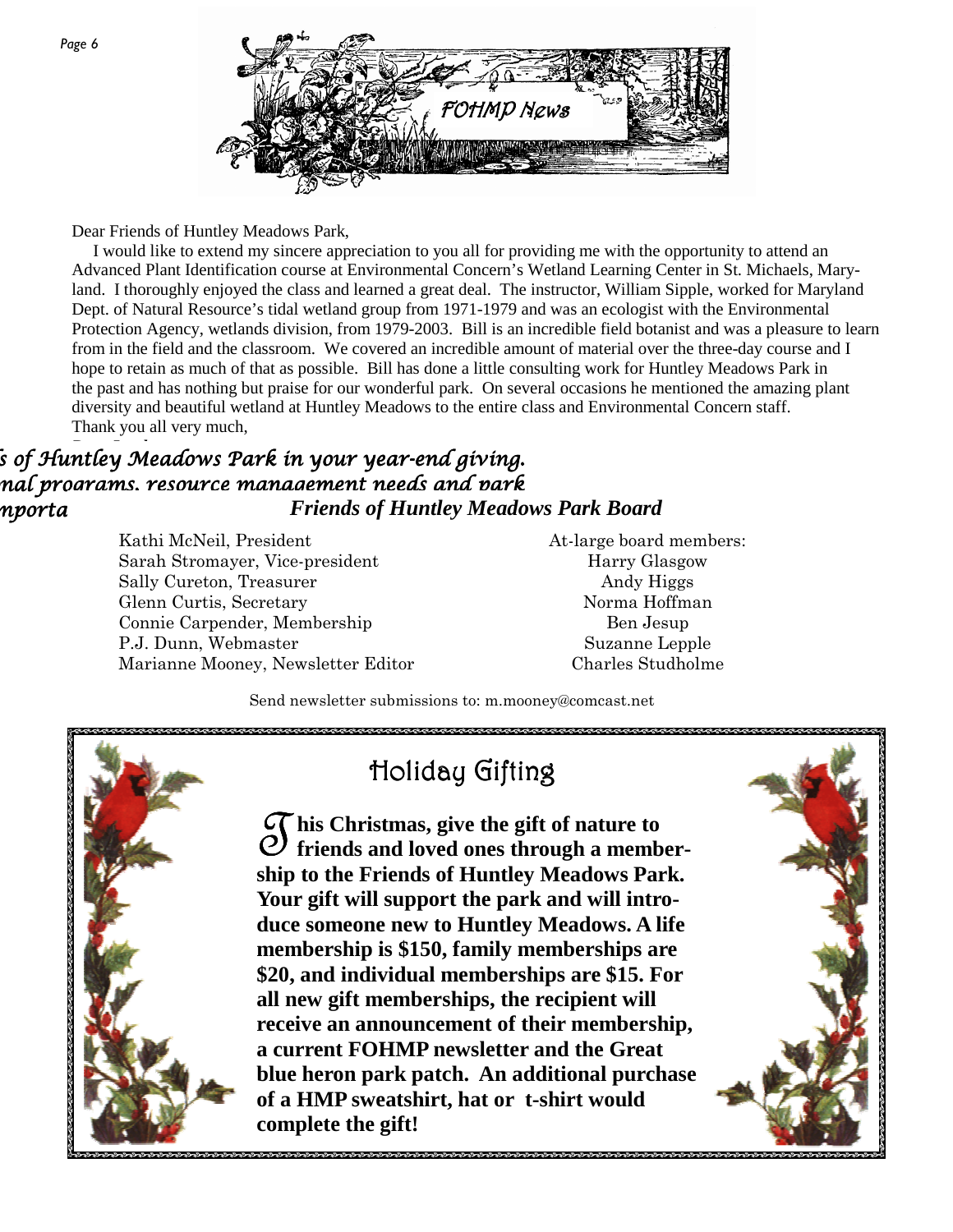



Nature Notes



## Nuthatches Understand Chickadees' Language Nuthatches Understand Chickadees' Language

B lack-capped Chickadees' vocalizations are<br>more sophisticated than a casual human lis-<br>tener might realize. The familiar *chick-a-de* more sophisticated than a casual human listener might realize. The familiar *chick-a-dee* call repertoire, for example, conveys an amazing variety of information. In the 1980s, Jack P. Hailman and colleagues documented 362 different *chick-a-dee* call types, analyzed their structure and con-

text, and concluded that the whole communication system of this species is similar in some respects to human language.

Warning of a predator's presence is one vital purpose of their calls. M. S. Ficken and Steve R. Witkin pointed out in 1977 that the *chick-a-dee* vocalizations instigate mobbing of a perched raptor (*Auk* 94:156–157). They found the calls to be quite effective, but they could scarcely have realized how precise the alarms are.

Recent research shows that by varying their calls, chickadees actually describe an avian predator's size and, thus, tell their companions how much danger the predator represents. A smaller, faster predator is a greater threat than is a larger, slower one. Reporting the chicka-

dees' ability in 2005, Christopher N. Templeton, Erick Greene, and Kate Davis refer to the vocabulary—which also includes a high *seet* to warn of flying predators—as "one of the most subtle and sophisticated signaling systems yet discovered". (*Science* 308:1934–1937). The authors experimentally confronted chickadees in an aviary with 13 species of perched raptors ranging in size from Northern Pygmy-Owl to Great Horned Owl. The chickadees reacted to relatively small, fast, and more maneuverable predators with more and longer calls, which also had characteristics reflecting greater agitation. Further, the calls aroused more intense and persistent mobbing of high-threat predators by other chickadees in the captive group.

 As birders know, chickadees form the nucleus of multi-species flocks, and, conversely, other species seem to be attracted to flocks of chickadees. These other songbirds sometimes join chickadees in harassing predators.

At least ten other species participate in mobbing when they hear chickadees' alarm calls, according to experiments reported by Christine Hurd in 1996 (*Behavioral Ecology and Sociobiology* 38:287–292). Templeton and Greene document a remarkable example of this interspecific communication in 2007

> (*Proceedings of the National Academy of Sciences* 104:5479–5482). They demonstrate that Red-breasted Nuthatches not only can recognize the general import of Black-capped Chickadees' warnings but also can understand fine details of the chickadees' language. This time the authors experimented with a pair of nuthatches in the wild. Speakers hidden at the base of a tree played small-predator and largepredator call types in the nuthatches' presence. The test was whether the nuthatches could distinguish the two different *chick-a-dee* alarms denoting high-threat and low-threat predators. Indeed, the nuthatches responded in chickadee-like fashion. They showed much stronger mobbing behavior to playback of the small-predator warn-

ings. In particular, they were more likely to fly to the tree with the small-predator warning, they moved closer to the speaker, they spent much longer in mobbing behavior, and they more often showed wingflicking activity indicating agitation.

 Thus, nuthatches evidently understand the exact meaning of each call. Templeton and Greene doubt that the nuthatches' comprehension simply arises from any similarities with their own calls, because nuthatches' alarm calls differ fundamentally from those of chickadees. Rather, the authors speculate that Red-breasted Nuthatches translate the foreign language by "eavesdropping" on the chickadees and learning which call corresponds to which degree of danger.

*Article reprinted with the kind permission of the author, Paul Hess.* 

*The article first appeared in the November/December 2007 issue of Birding, a publication of the American Birding Association, www.aba.org.* 

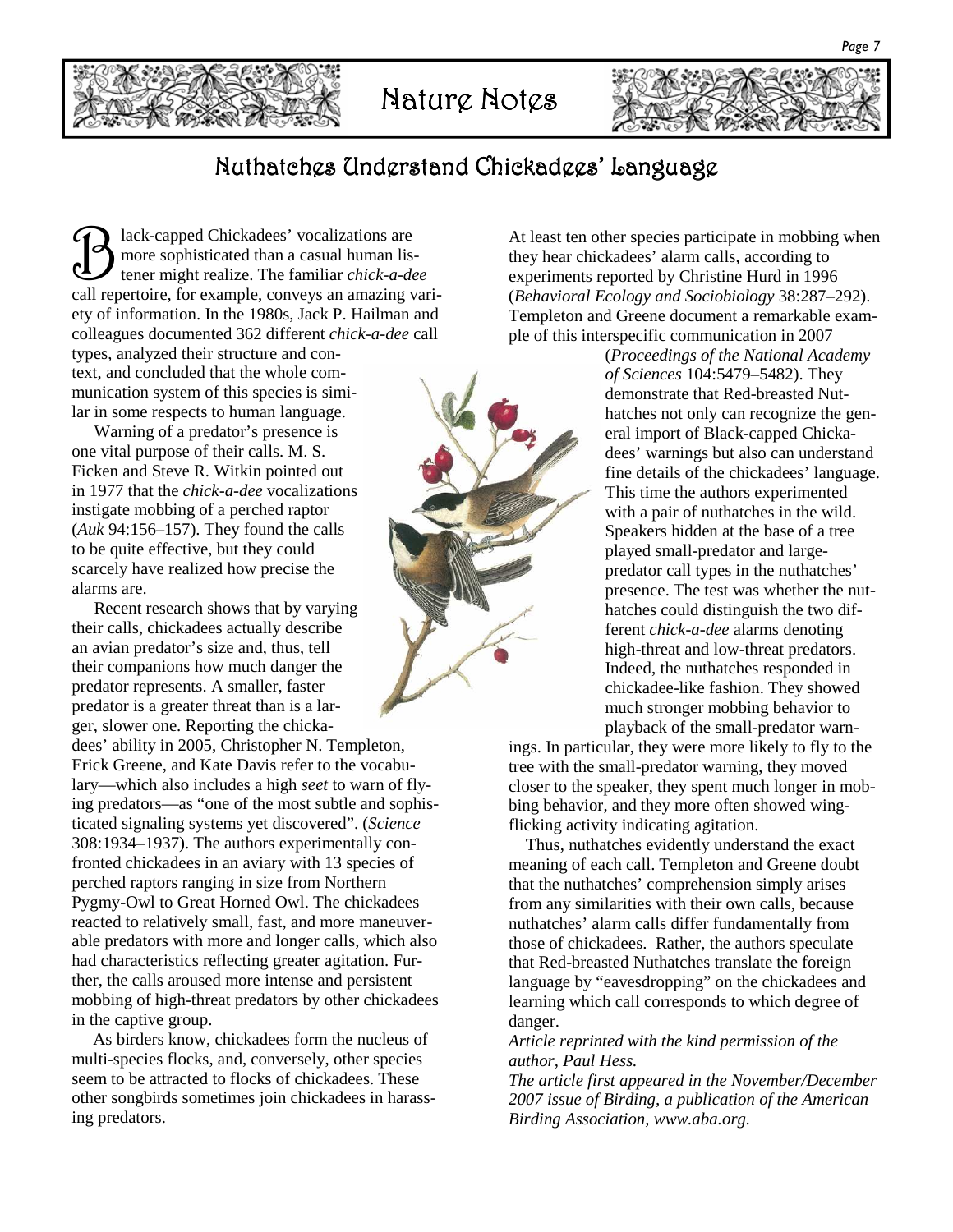| <b>Friends of Huntley Meadows Park</b><br><b>Membership and Renewal Form</b>                                                                                                                                                                                                                                                                                                                                |  |
|-------------------------------------------------------------------------------------------------------------------------------------------------------------------------------------------------------------------------------------------------------------------------------------------------------------------------------------------------------------------------------------------------------------|--|
| Please support Huntley Meadows Park by joining our Friends group. By becoming a member, you will<br>help to protect and preserve the park. Your dues will help fund new initiatives and programs and your<br>support will help us to be advocates for the park. Fill out and mail the application to this address:<br><b>Friends of Huntley Meadows Park</b><br>3701 Lockheed Blvd.<br>Alexandria, VA 22306 |  |
| Dues information:<br>\$15 Individual<br>$\frac{1}{20}$ Family<br>\$10 Student/Senior<br>$\frac{1}{2}$ \$150 Lifetime membership                                                                                                                                                                                                                                                                             |  |
|                                                                                                                                                                                                                                                                                                                                                                                                             |  |
|                                                                                                                                                                                                                                                                                                                                                                                                             |  |

**Friends of Huntley Meadows Park**  3701 Lockheed Blvd Alexandria, VA 22306



Please check your mailing label for accuracy and notify us of any changes. Your membership expirations date is in the upper left corner.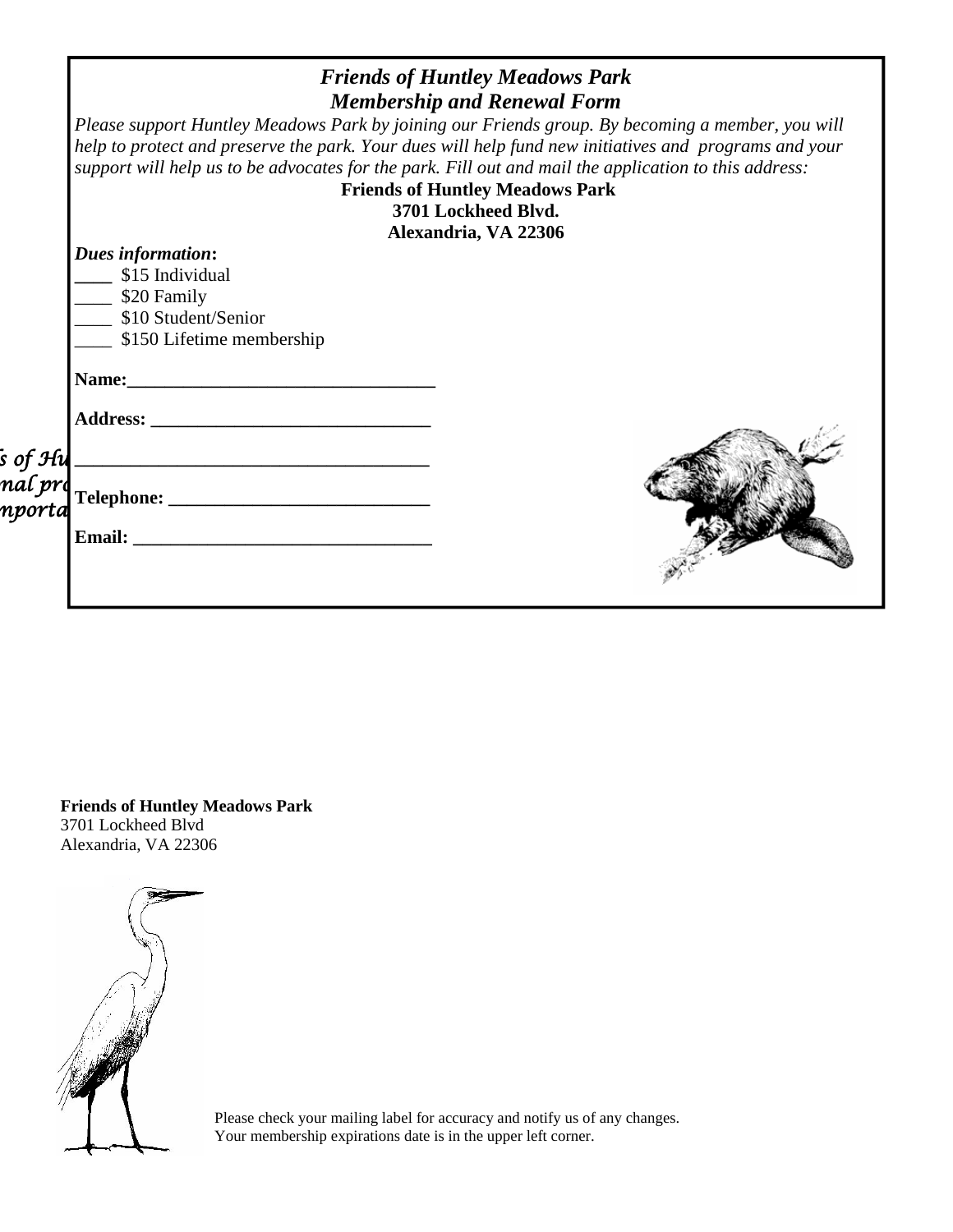November 22, 2009

Sharon Bulova, Chairman Fairfax County Board of Supervisors 12000 Government Center Parkway, Suite 530 Fairfax, VA 22035

Dear Chairman Bulova,

I am a Friend of Huntley Meadows Park, a Fairfax County Park Authority site with over 1,400 acres of wetlands, forests and meadows. With an active school field trip, children and adult program schedule at the Visitor Center, it is also one of the best places in the county for educational outreach to the public. I am writing to object to the Fairfax County Executive's decision to reduce the budget of the Fairfax County Park Authority by 15% in fiscal year 2011. The Park Authority is still reeling from the impacts of the FY2010 18% budget cut. The inequity of this decision is appalling. All other county agencies, except Public Libraries, are being asked to make only a 3% cut in FY11. To demand a disproportionate cut from an agency that is only .08% of the County's total budget is unreasonable.

Because the Resource Management Division of the FCPA is 60% tax supported, there will be serious ramifications from the choices that the Park Authority will have to make in balancing its budget. This excessive budget cut will have negative effects on natural and cultural resource protection in the county. For example, the Invasives Management Program, which employs dozens of volunteers, will be abolished. Natural resource volunteer projects on County parkland will end, including important riparian buffer planting projects. The Board of Supervisors' stated environmental goals are in great part carried out by the Resource Management Division. The three primary goals include energy conservation, protection for the County's natural resources, and the major charge of *"Open space conservation, which seeks to preserve and protect stream valleys, woodlands and other ecologically valuable areas to protect plant and animal life"*. Fully half of the FCPA's mission encompasses the goals set by the County Board. Besides creating opportunities for recreation, the Park Authority's mission is to *"set aside public spaces for and assist citizens in the protection and enhancement of environmental values, diversity of natural habitats and cultural heritage to guarantee that these resources will be available to both present and future generations".* Open space conservation will suffer and, with cuts resulting in reduced operating hours at nature centers and historic sites, the public's use and understanding of these resources will decline.

Fairfax County parks are important to the quality of life of residents. In a far-ranging 2006 FCPA survey, walking in parks was the number one preferred leisure activity by the majority of respondents. Losing access through the inability of the Park Authority to maintain and staff parks will deal a blow to many people in the county from schoolchildren on field trips to families enjoying nature walks and programs. While the FCPA budget is less than one percent of the county's total budget, its mission is central to the health and well-being of the county's citizens and to the environment. Fairfax County officials have consistently touted and promoted the quality of life in the county, especially its wonderful park system and natural resources. I ask that you stand behind your commitment now. Please do not submit the Park Authority to such a damaging budget cut.

Sincerely yours,